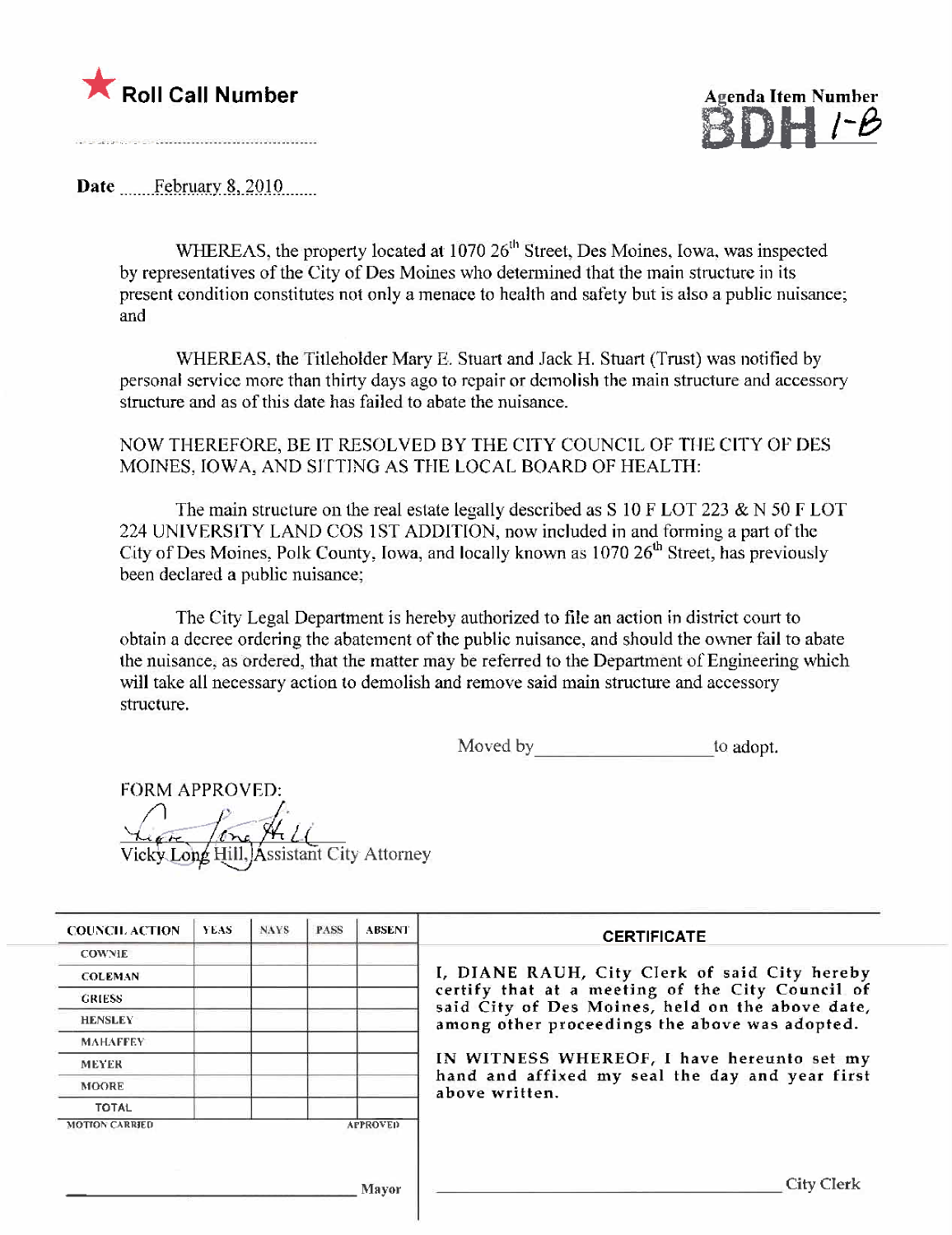

#### POIK COUNTY ASSESSOR Jowe

[Home ] [General Query ] [Legal Query ] [HomeOwner Query ] [Book/Page Query ] [Commercial Query ] [Res Sales Query ] [ Comm Sales Query ] [ Help ]

| District/Parcel         | <b>GeoParcel</b>                                        |  | Man Nbhd Marisdiction         | <b>Status</b> |
|-------------------------|---------------------------------------------------------|--|-------------------------------|---------------|
| $030/04965 - 000 - 000$ | $ 7824 - 05 - 106 - 013 $                               |  | 0590 DM95/Z DES MOINES ACTIVE |               |
| <b>School District</b>  | Tax Increment Finance District Bond/Fire/Sewer/Cemetery |  |                               |               |
| 1/Des Moines            |                                                         |  |                               |               |
| Street Address          |                                                         |  | <b>City State Zipcode</b>     |               |
| <b>1070 26TH ST</b>     |                                                         |  | DES MOINES IA 50311           |               |





Approximate date of photo 01/11/2004

## **Mailing Address**

**JACK H STUART (TRUST)** 4009 MUSKOGEE AVE DES MOINES, IA 50312-4626

## **Legal Description**

S 10 F LOT 223 & N 50 F LOT 224 UNIVERSITY LAND COS 1ST ADDITION

| <u>Iwnership</u> | ame                   | <b>Recorded</b> | <b>Book/Page</b> | RevStamps |
|------------------|-----------------------|-----------------|------------------|-----------|
| Title Holder #1  | JACK H STUART (TRUST) | 1995-09-01      |                  |           |
| Title Holder #2  | STUART, MARY E        |                 |                  |           |

| Assessment | <b>Class</b>        |                                                                                       | Kind | Land   / | <b>Bldg</b> | AgBd | Total  |
|------------|---------------------|---------------------------------------------------------------------------------------|------|----------|-------------|------|--------|
| Current    | Commercial Multiple |                                                                                       | Full | 13,300   | $62,600 +$  |      | 75,900 |
|            |                     | Assessment Roll Notice Estimate Taxes Polk County Treasurer Tax Information Pay Taxes |      |          |             |      |        |

**The Committee of the Committee** <u> I man yang berkula</u>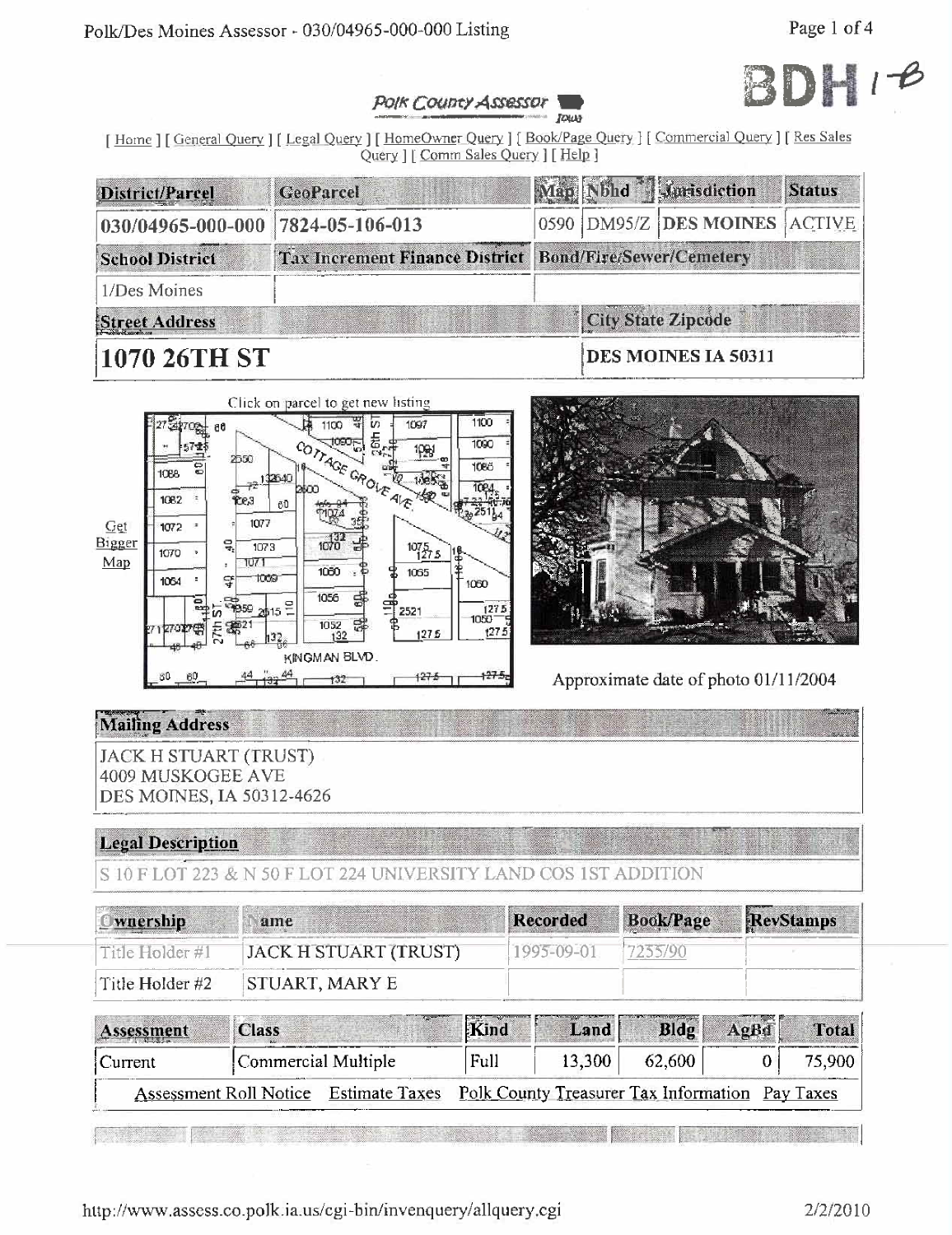Page 2 of 4

| Zoning                        | Description                             |                                              |                           | <b>IST</b>                                      | <b>Assessor Zoning</b>                                                                       |
|-------------------------------|-----------------------------------------|----------------------------------------------|---------------------------|-------------------------------------------------|----------------------------------------------------------------------------------------------|
| $R1-60$                       |                                         | One Family, Low Density Residential District |                           | 7920                                            | Residential                                                                                  |
|                               |                                         |                                              | Urban Design 515 283-4200 |                                                 | Source: City of Des Moines Community Development Published: 2009-06-15 Contact: Planning and |
| Land                          |                                         | w                                            |                           |                                                 |                                                                                              |
| <b>SQUARE</b><br><b>FEET</b>  |                                         | 7,920 FRONTAGE                               |                           | 60.0 DEPTH                                      | 132.0                                                                                        |
| <b>ACRES</b>                  |                                         | $0.182$ SHAPE                                | RC/Rectangle EOPOGRAPHY   |                                                 | <b>B/Blank</b>                                                                               |
| <b>Commercial Summary</b>     |                                         |                                              |                           |                                                 |                                                                                              |
| <b>OCCUPANCY</b>              | 1B/Apartment WEIGHTED<br>Conversion AGE |                                              | 1883                      | <b>STORY</b><br><b>HEIGHT</b>                   | 2                                                                                            |
| <b>LAND AREA</b>              |                                         | 7,920 GROSS AREA                             | 2,217                     | <b>FINISH</b><br><b>AREA</b>                    | 2,217                                                                                        |
| <b>BSMT UNFIN</b>             |                                         | 840 BSMT FINISH                              |                           | <b>NUMBER</b><br>$\theta$<br><b>UNITS</b>       | 3                                                                                            |
| Residence #1                  |                                         |                                              |                           |                                                 |                                                                                              |
| <b>OCCUPANCY</b>              |                                         | <b>CV/Conversion RESID TYPE</b>              | S2/2 Stories              | YEAR<br><b>BUILT</b>                            | 1883                                                                                         |
| #FAMILIES                     | 3                                       | <b>GRADE</b>                                 |                           | <b>GRADE</b><br>$\overline{4}$<br><b>ADJUST</b> | $+00$                                                                                        |
| <b>CONDITION</b>              | NM/Normal TSFLA                         |                                              | 2,217                     | <b>MAIN LV</b><br><b>AREA</b>                   | 1,377                                                                                        |
| <b>UPPR LV</b><br><b>AREA</b> |                                         | 840 BSMT AREA                                |                           | <b>OPEN</b><br>840<br><b>PORCH</b>              | 181                                                                                          |
| <b>ENCL PORCH</b>             | 160                                     | <b>EXT WALL</b><br>TYP                       |                           | <b>ST/Stucco ROOF TYPE</b>                      | H/Hip                                                                                        |
| <b>ROOF</b><br><b>MATERL</b>  | A/Asphalt<br>Shingle                    | <b>HEATING</b>                               | A/Gas Forced              | <b>AIR COND</b><br>Air                          | 0                                                                                            |
| <b>BATHROOMS</b>              | $\overline{3}$                          |                                              |                           |                                                 |                                                                                              |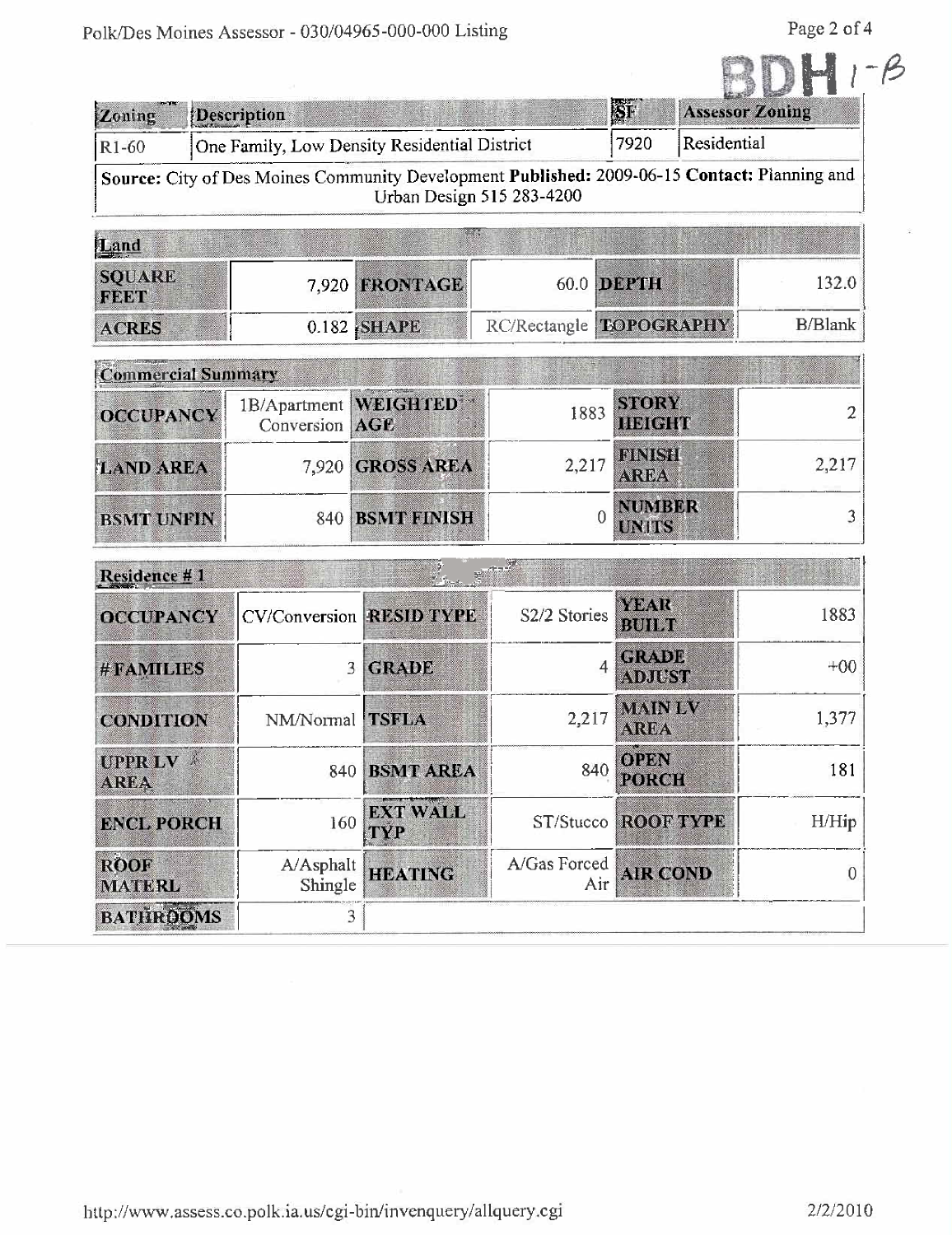

| Detached #101    |                        |                           |                                |  |
|------------------|------------------------|---------------------------|--------------------------------|--|
| <b>OCCUPANCY</b> | GAR/Garage CONSTR TYPE |                           | FR/Frame MEASCODE D/Dimensions |  |
| <b>MEASURE1</b>  | 18 MEASURE2            | 24                        | <b>GRADE</b>                   |  |
| YEAR BUILT       | 1960 CONDITION         | <b>BN/Below</b><br>Normal |                                |  |

| Year | Type                   | <b>Class</b>        | Kind | Land   | Bldg   | AgBd | Total  |
|------|------------------------|---------------------|------|--------|--------|------|--------|
| 2009 | Assessment Roll        | Commercial Multiple | Full | 13,300 | 62,600 |      | 75,900 |
| 2007 | Assessment Roll        | Commercial Multiple | Full | 13,300 | 62,600 |      | 75,900 |
| 2006 | Assessment Roll        | Commercial Multiple | Full | 12,100 | 63,800 |      | 75,900 |
| 2005 | <b>Assessment Roll</b> | Commercial Multiple | Full | 12,100 | 48,600 |      | 60,700 |
| 2003 | Assessment Roll        | Commercial Multiple | Full | 10,500 | 44,200 |      | 54,700 |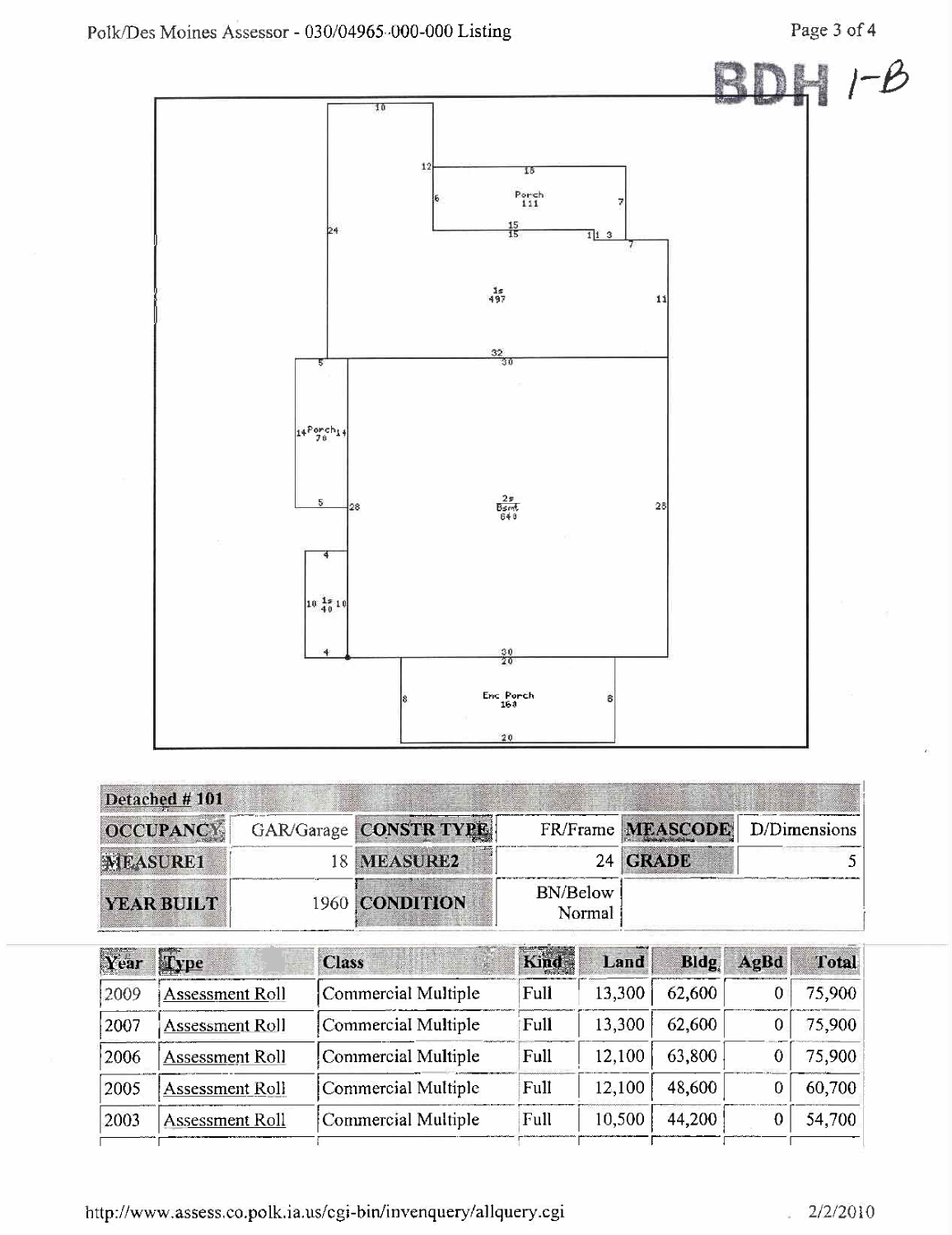| 2001 | Assessment Roll | Commercial Multiple | Full | 9,900 | 29,200 | $\frac{1}{39}$ to $\frac{1}{9}$ |
|------|-----------------|---------------------|------|-------|--------|---------------------------------|
| 1999 | Assessment Roll | Commercial Multiple | Full | 8,800 | 29,200 | 38,000                          |
| 1995 | Assessment Roll | Commercial Multiple | Full | 8,500 | 27,000 | 35,500                          |
| 1993 | Assessment Roll | Commercial Multiple | Full | 8,140 | 25,760 | 33,900                          |
| 1989 | Board Action    | Commercial Multiple | Full | 8,140 | 25,060 | 33,200                          |

# email this page

Room 195, 111 Court Avenue, Des Moines, 1A 50309<br>Phone 515 286-3140 / Fax 515 286-3386<br>polkweb@assess.co.polk.ia.us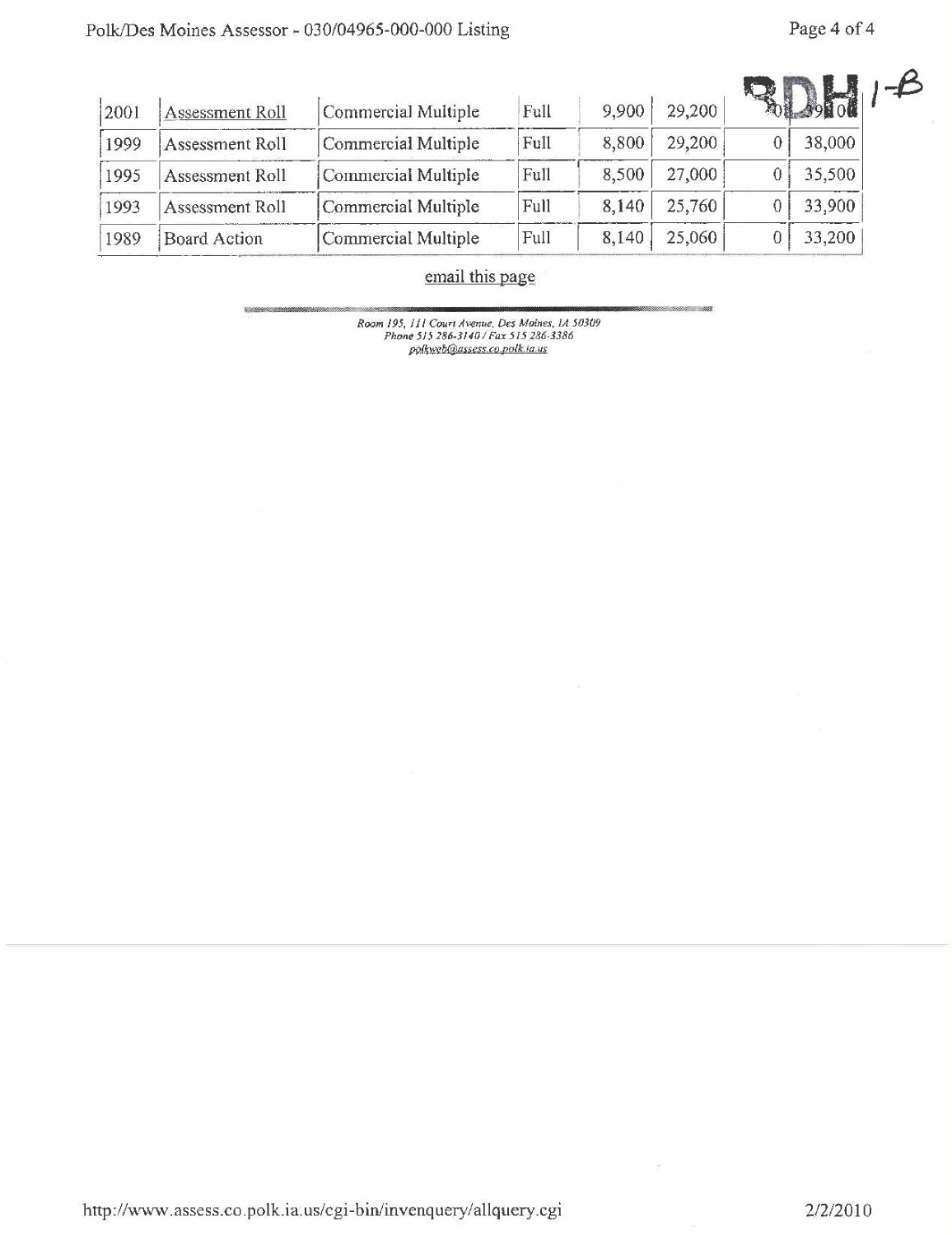

### **PUBLIC NUISANCE** NOTICE OF INSPECTON NEIGHBORHOOD INSPECTION DIVISION COMMUNITY DEVELOPMENT DEPARTMENT CITY OF DES MOINES, IOWA

# SDH 1-8

|  | DATE OF NOTICE: December 7, 2009 |  |
|--|----------------------------------|--|

DATE OF INSPECTION:

CASE NUMBER: C002009-08755 PROPERTY ADDRESS: 1070 26TH ST

LEGAL DESCRIPTION: 5 10 F LOT 223 & N 50 F LOT 224 UNIVERSITY LAND COS 1ST ADDITION

JACK H STUART (TRUST) - DECEASED Title Holder

**MARY E STUART** Title Holder 4009 MUSKOGEE AVE DES MOINES IA 50312

An inspection of the referenced property was conducted for its conformance to the Municipal Code of the City of Des Moines. It has been determined from that inspection that the dwelling currently constitutes not only a menace to health and safety, but is also a public nuisance. Accordingly, the dwelling will be placarded as unfit for human habitation pursuant to the Municipal Code of the City of Des Moines and the Code of Iowa.

If not ocupied at the present time, the dwelling is to remain-vacant and unoccupied until ocupancy is authorized by this office. If the dwelling is occupied, it must be vacated immediately. If procedures to vacate the premises are not undertaken immediately upon receipt of this notice, and in no case later than seven (7) days, the City will issue a Municipal Infraction in accordance with Section 60-304 and 60-306 pursuant to the Municipal code of the City of Des Moines. Additionally, if the property had a Certificate of Inspection, it is hereby revoked.

Attached is a listing of the violations existing on the date of the inspection and a recommendation as to the remedial action required to correct such violations. Failure to correct these violations will result in legal action. The violations noted must be corrected within 30 days from the date of this notice. The violations noted must be corrected within 30 days from the date of this notice. Failure to correct these violations will result in a request to the City Council, sitting as the board of Health, to approve legal action. As a result of this public nuisance action there wil be costs incurred by the City. Costs will be biled out when the nuisance has been abated. Failure to pay the costs will result in collection by assessment to the property or personal judgment.

## ALL ELECTRICAL, MECHANICAL, PLUMBING, AND STRUCTURAL COMPONETS IN NEED OF REPLACEMENT OR REPAIR, ARE TO BE BROUGHT TO MINIMUM CODE REQUIREMENTS WITH NECESSARY PERMITS AS REQUIREO TO MEET CITY COOES.